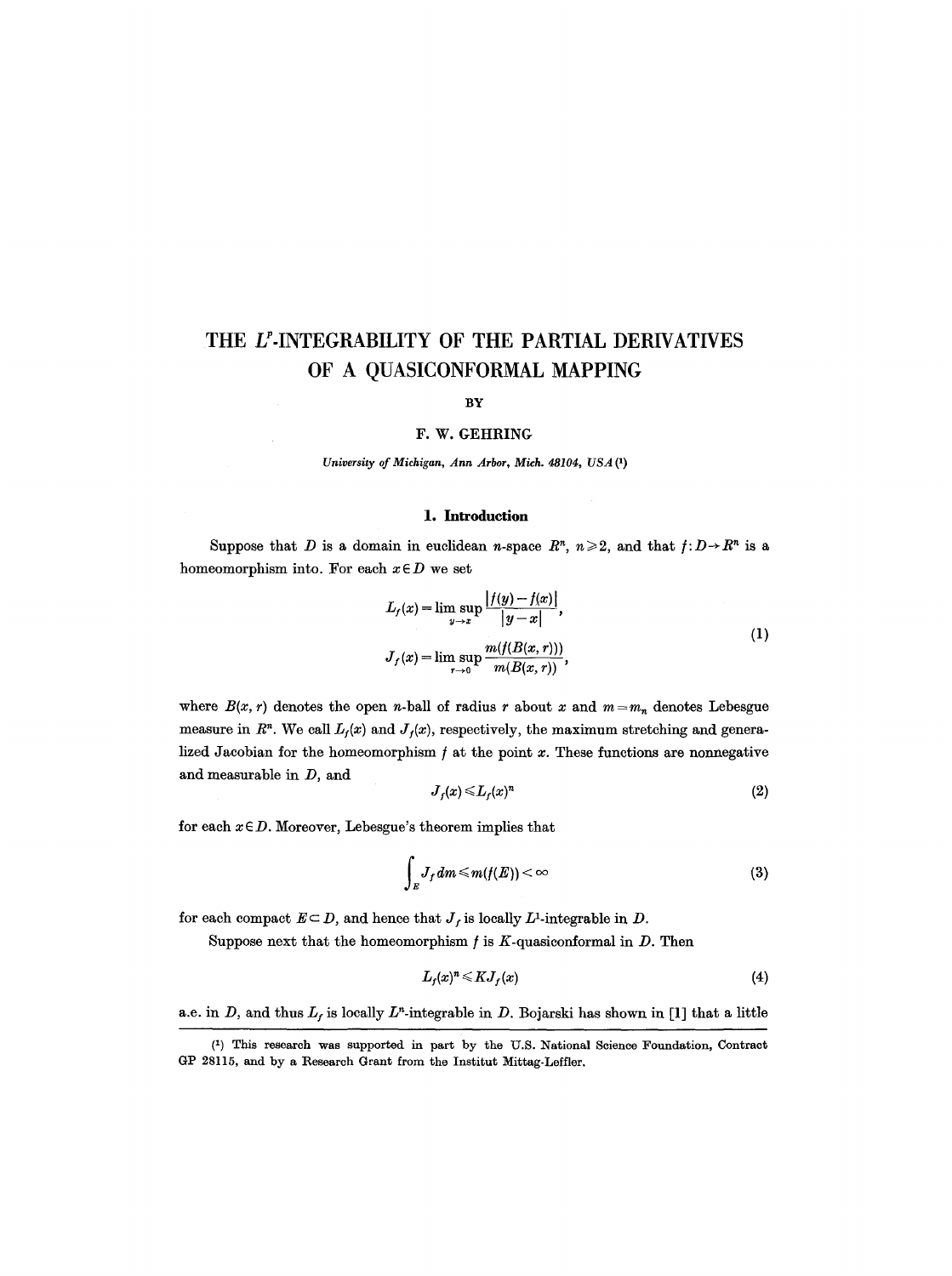$266$  **F. W. GEHRING** 

more is true in the case where  $n = 2$ , namely that  $L_f$  is locally  $L^p$ -integrable in D for  $p \in [2, 1]$  $2+c$ ), where c is a positive constant which depends only on K. Bojarski's proof consists of applying the Calderón-Zygmund inequality [2] to the Hilbert transform which relates the complex derivatives of a normalized plane quasiconformal mapping. Unfortunately this elegant two-dimensional argument does not suggest what the situation is when  $n > 2$ .

In the present paper we give a new and quite elementary proof for the Bojarski theorem which is valid for  $n \ge 2$ . More precisely, we show in section 5 that  $L_f$  is locally  $L^p$ -integrable in D for  $p \in [n, n + c)$ , where c is a positive constant which depends only on K and n. The argument depends upon an inequality in section 4, relating the  $L^1$ - and  $L^n$ -means of  $L_f$  over small *n*-cubes, and upon a lemma in section 3, which derives the integrability from this inequality. We conclude in section 6 with a pair of applications.

# 2. An inequality

We begin with the following inequality for Stieltjes integrals.

*with*  **LEMMA 1.** Suppose that  $q \in (0, \infty)$  and  $a \in (1, \infty)$ , that  $h:[1,\infty) \rightarrow [0, \infty)$  is nonincreasing

$$
\lim_{t \to \infty} h(t) = 0,\tag{5}
$$

and that 
$$
-\int_t^\infty s^q dh(s) \leq a t^q h(t) \qquad (6)
$$

*for*  $t \in [1, \infty)$ . *Then* 

$$
-\int_1^\infty t^p dh(t) \leq \frac{q}{aq - (a-1)p} \left(-\int_1^\infty t^q dh(t)\right) \tag{7}
$$

*for p* $\in$  [q, qa $/(a-1)$ ). This inequality is sharp.

*Proof.* Suppose first that there exists a  $j \in (1, \infty)$  such that  $h(t) = 0$  for  $t \in [j, \infty)$ , and for each  $r \in (0, \infty)$  set

$$
I(r)=-\int_1^\infty t^r dh(t)=-\int_1^t t^r dh(t).
$$

If  $p \in (0, \infty)$ , then integration by parts yields

$$
I(p) = -\int_1^j t^{p-q} t^q dh(t) = I(q) + (p-q) J,
$$

$$
J = \int_1^j t^{p-q-1} \left( -\int_t^j s^q dh(s) \right) dt.
$$

where

Next with (6) and a second integration by parts we obtain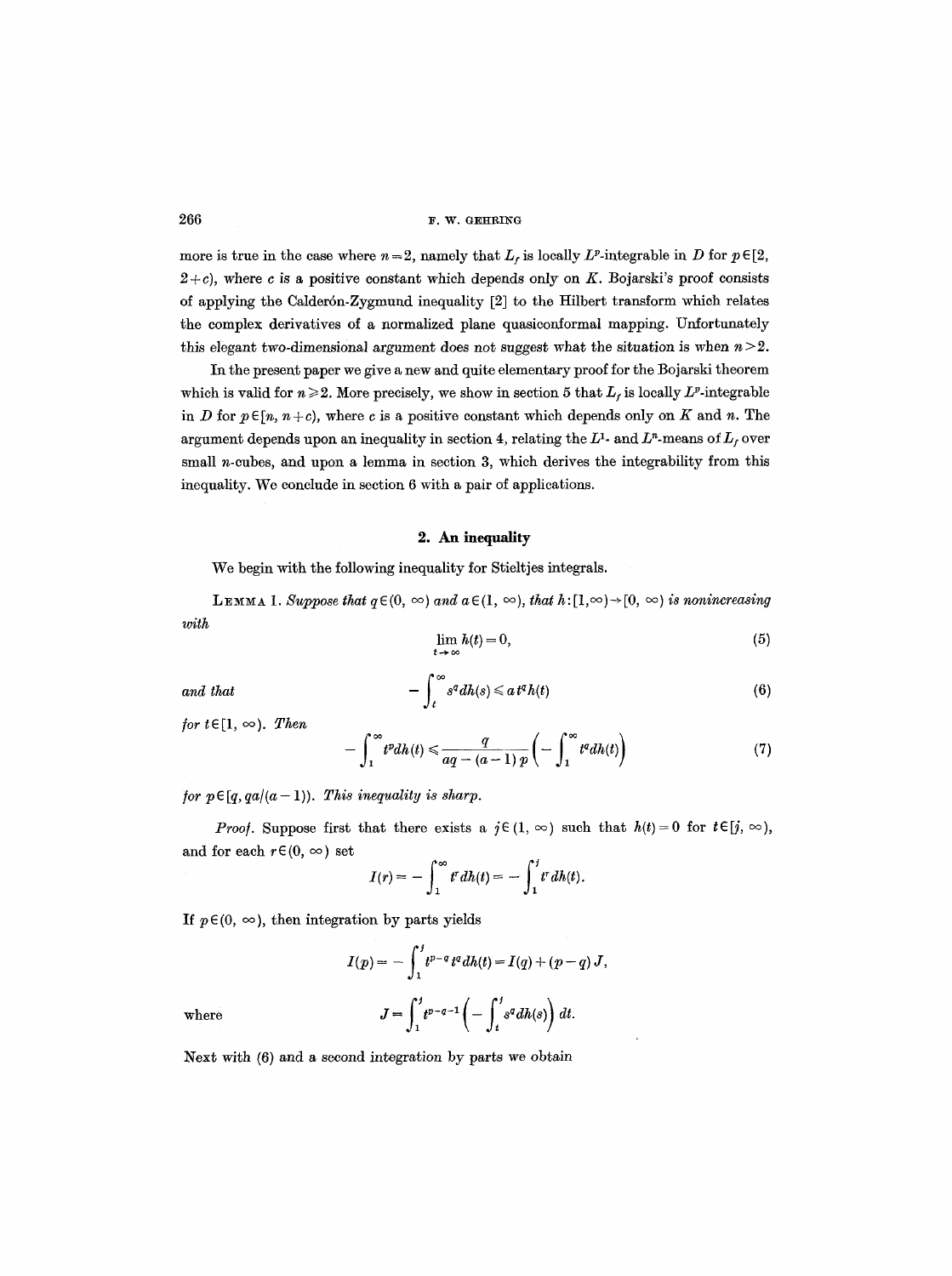$$
J\leqslant a\int_1^j t^{p-1}h(t)\,dt\leqslant -\frac{1}{p}I(q)+\frac{a}{p}I(p),
$$

and (7) follows whenever  $p \in [q, qa/(a-1))$ .

In the general case, (5) implies that

$$
j^a h(j) \leqslant -\int_j^{\infty} t^a dh(t)
$$

when  $j \in (1, \infty)$ . For each such j set

$$
h_j(t) = \begin{cases} h(t) & \text{if } t \in [1, j), \\ 0 & \text{if } t \in [j, \infty). \end{cases}
$$

Then  $h_i: [1, \infty) \rightarrow [0, \infty)$  is nonincreasing and

$$
-\int_t^\infty s^q\, dh_j(s)\leqslant at^q h_j(t)
$$

for  $t \in [1, \infty)$ . Hence by what was proved above,

$$
-\int_1^t t^p dh(t) \leq -\int_1^t t^p dh_j(t) \leq \frac{q}{aq - (a-1)p} \left( -\int_1^t t^q dh_j(t) \right)
$$
  

$$
\leq \frac{q}{aq - (a-1)p} \left( -\int_1^\infty t^q dh(t) \right),
$$

and we obtain (7) by letting  $j \rightarrow \infty$ .

The function  $h(t) = t^{-qa/(a-1)}$ 

satisfies the hypotheses of Lemma 1, (7) holds with equality, and hence inequality (7) is sharp.

# **3. Maximal functions, means, and integrability**

Suppose that  $q \in (1, \infty)$ , that  $E \subset \mathbb{R}^n$  has finite positive measure, and that  $q: E \to [0, \infty)$ is  $L^q$ -integrable. Then Hölder's inequality implies that the  $L^q$ -mean of g over E is dominated by the corresponding  $L^q$ -mean of g, with equality if and only if g is a.e. constant, and hence a.e. bounded. We show here that g is  $L^p$ -integrable for some  $p > q$  if the  $L^q$ -mean of g over certain subsets of  $E$  do not exceed the corresponding  $L^1$ -means of g by more than a fixed factor.

We shall base the proof of this fact on a similar result for maximal functions which may be of independent interest. Suppose that  $g: R^n \to [0, \infty]$  is locally  $L^1$ -integrable. The maximal function  $M(g)$ :  $R^n \rightarrow [0, \infty]$  for g is defined by

267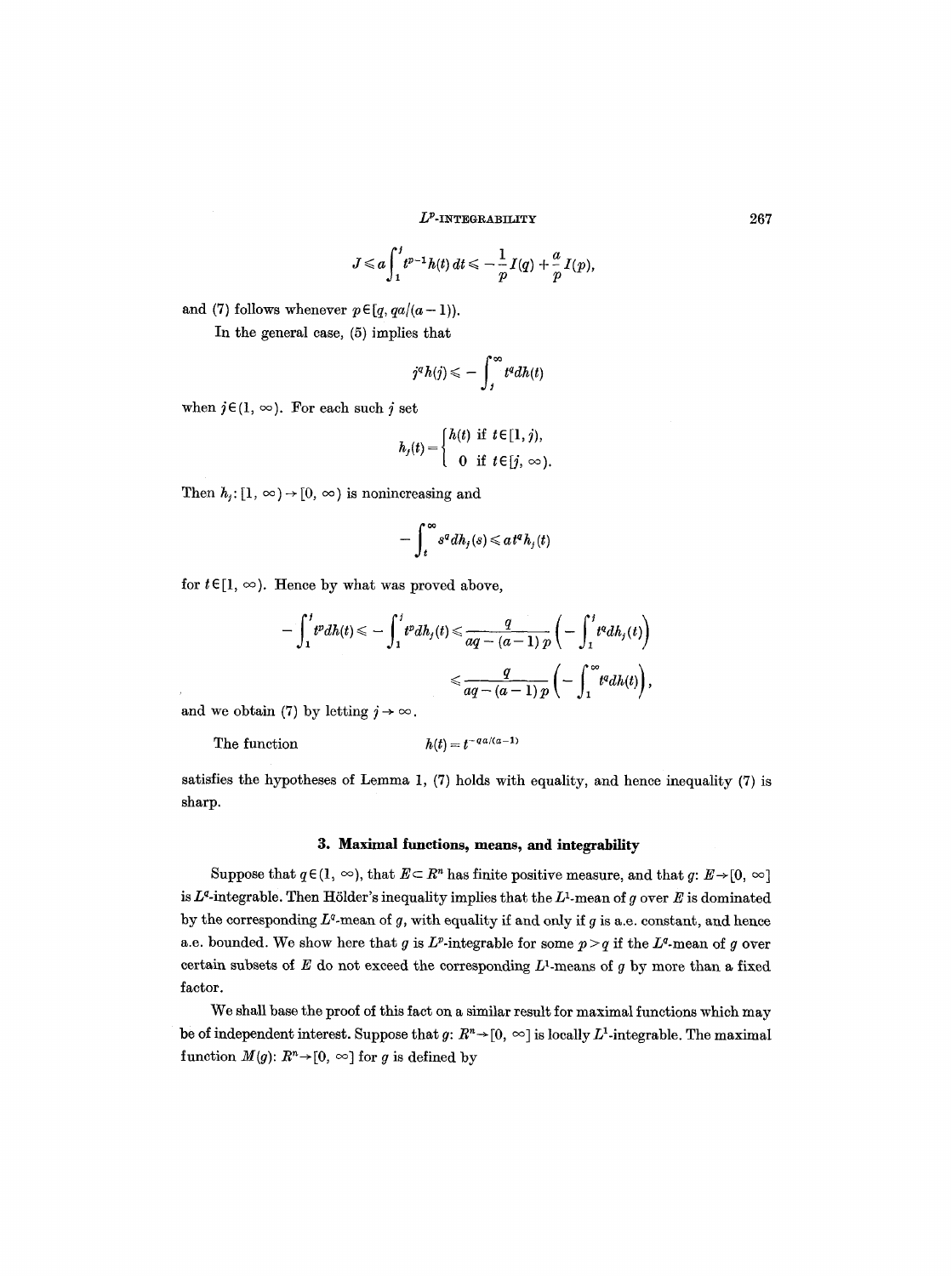$$
M(g)\left(x\right)=\sup\frac{1}{m(B)}\int_Bg\,dm
$$

for each  $x \in R^n$ , where the supremum is taken over all *n*-balls *B* with center at *x*. Next if  $q \in (1, \infty)$  and g is locally L<sup>q</sup>-integrable, then Hölder's inequality implies that

$$
M(g)^q\!\leqslant\! M(g^q)
$$

in  $R^n$ .

**LEMMA** 2. Suppose that  $q, b \in (1, \infty)$ , that Q is an n-cube in  $R^n$ , that  $g: R^n \rightarrow [0, \infty]$  is *locally L<sup>q</sup>-integrable in R<sup>n</sup>, and that* 

$$
M(g^q) \leqslant b \, M(g)^q \tag{8}
$$

*a.e. in Q. Then g is IF.integrable in Q with* 

$$
\frac{1}{m(Q)}\int_{Q}g^{p}dm \leqslant \frac{c}{q+c-p}\left(\frac{1}{m(Q)}\int_{Q}g^{q}dm\right)^{p/q}
$$
\n(9)

*for*  $p \in [q, q+c)$ *, where c is a positive constant which depends only on q, b and n.* 

*Proof.* Inequality (9) is trivial if  $g = 0$  a.e. in Q. Hence by replacing g by  $dg$ , where d is a suitably chosen constant, we may assume without loss of generality that

$$
\int_{Q} g^{q} dm = m(Q). \tag{10}
$$

Next for each  $t \in (0, \infty)$  let

$$
E(t) = \{x \in Q : g(x) > t\}.\tag{11}
$$

We begin by showing that

$$
\int_{E(t)} g^a dm \leq a t^{q-1} \int_{E(t)} g dm \tag{12}
$$

for  $t \in [1, \infty)$ , where a is a constant which depends only on q, b and n.

Fix  $t \in [1, \infty)$  and choose  $s \in (t, \infty)$  so that

$$
s^q = a_n b \left(\frac{q}{q-1} t\right)^q, \quad a_n = \Omega_n n^{n/2},
$$

where  $\Omega_n = m(B(0, 1))$ . Since

$$
\frac{1}{m(Q)}\int_{Q}g^{q}dm\leqslant s^{q},
$$

we can employ a well known subdivision argument due to Calderón and Zygmund [2] to obtain a disjoint sequence of parallel *n*-cubes  $Q_i \subset Q$  such that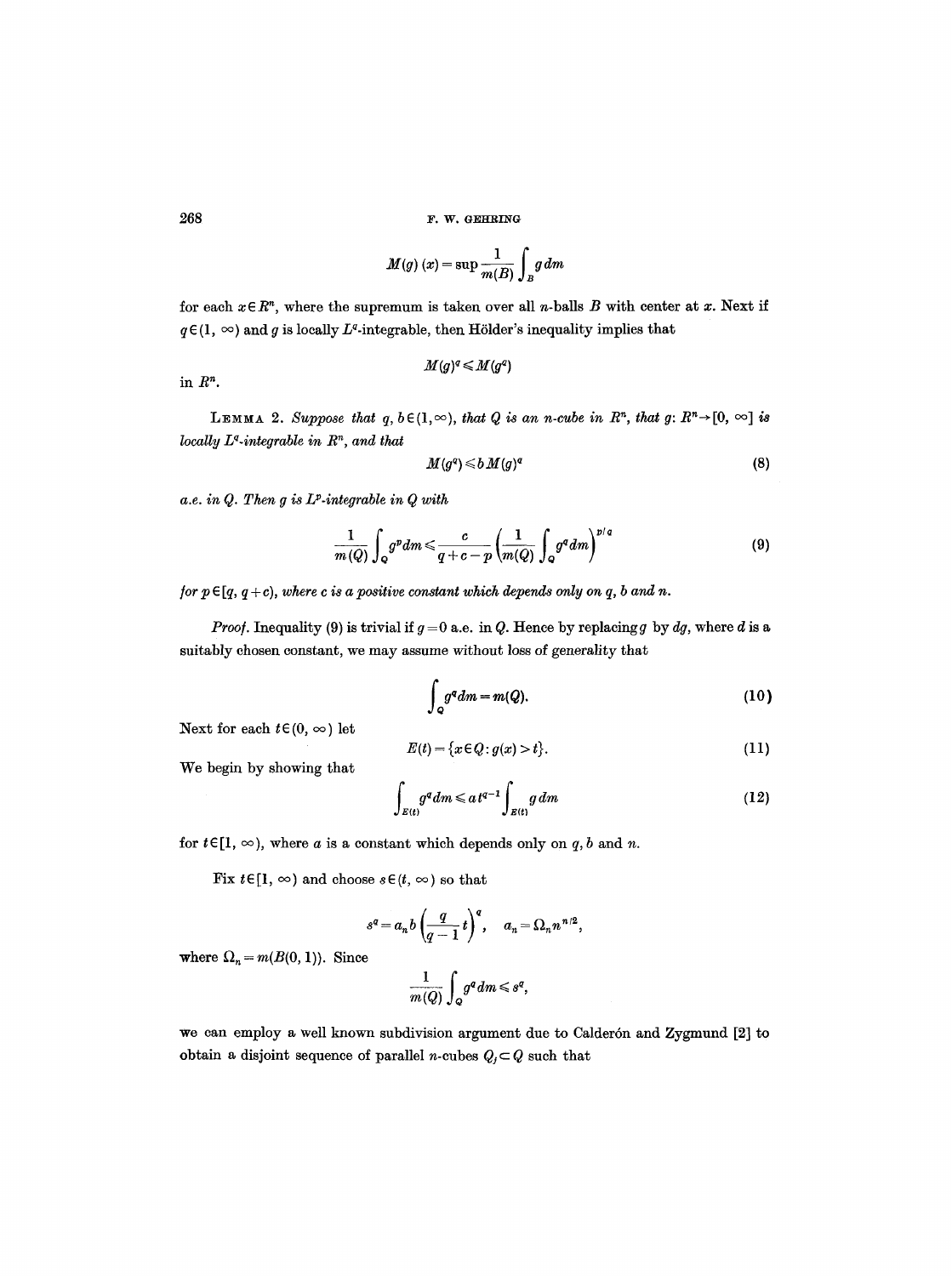$$
s^q < \frac{1}{m(Q_j)} \int_{Q_j} g^q \, dm \leq 2^n s^q \tag{13}
$$

for all *j*, and such that  $g \leq s$  a.e. in  $Q \sim G$ , where  $G = \bigcup_{j} Q_j$ . (See page 418 of [7] or page 18 of [9].) Then  $m(E(s) \sim G) = 0$  and with (13) we have

$$
\int_{E(s)} g^q dm \leq \sum_j \int_{Q_j} g^q dm \leq 2^n s^q m(G). \tag{14}
$$

Next if  $B = B(x, r)$  where  $x \in Q_j$  and  $r = \text{dia } (Q_j)$ , then (13) implies that

$$
M(g^q)(x) \geq \frac{1}{m(B)} \int_B g^q dm > \frac{s^q}{a_n},
$$

and with (8) we obtain  $\mathbf{M}$ 

$$
M(g)(x) > \frac{q}{q-1} t
$$

for  $x \in F \subset G$ , where  $m(G \sim F) = 0$ .

For each  $x \in F$  there exists an *n*-ball  $B$  about  $x$  such that

$$
\frac{1}{m(B)}\int_B g dm \geqslant \frac{q}{q-1} t.
$$

Since  $F$  is bounded, we can apply a familiar covering theorem to find a disjoint sequence of such balls  $B_j$  such that

$$
m(G) = m(F) \leqslant 5^n \sum_j m(B_j). \tag{15}
$$

(See, for example, page  $9$  of  $[9]$ .) For each  $j$ ,

$$
\frac{q}{q-1} \, t \, m(B_j) \leqslant \int_{B_j} g \, dm \leqslant \int_{B_j \cap E(t)} g \, dm + t \, m(B_j)
$$
\n
$$
m(B_j) \leqslant \frac{q-1}{t} \int_{B_j \cap E(t)} g \, dm,
$$

and combining this inequality with (14) and (15) yields

$$
\int_{E(s)} g^q dm \leqslant 10^n s^q \frac{q-1}{t} \int_{E(t)} g dm. \tag{16}
$$

Obviously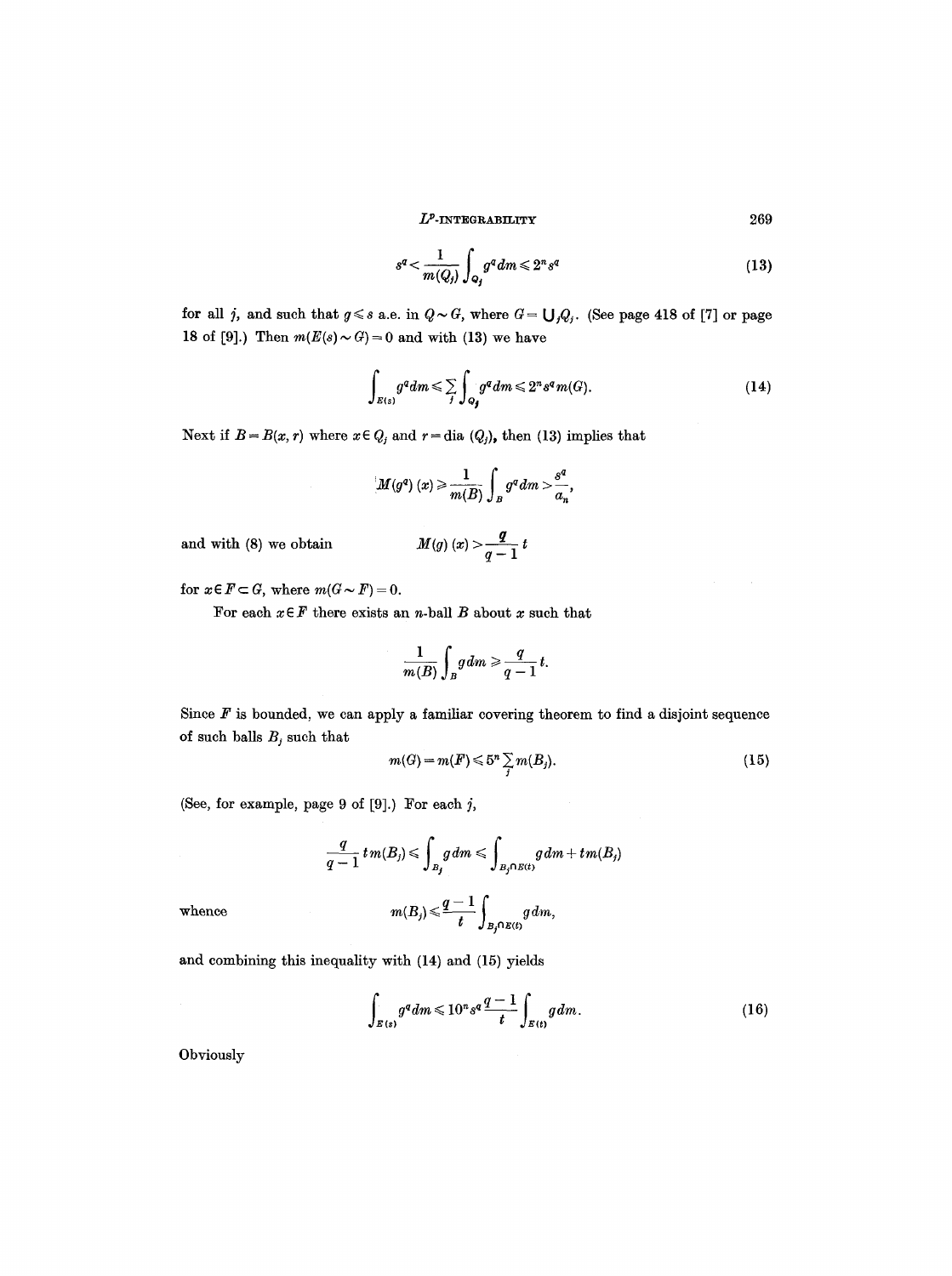$$
\int_{E(t)\sim E(s)} g^q dm \leqslant s^{q-1} \int_{E(t)} g dm,
$$

and we obtain (12) with

$$
a=10^n\left(\frac{s}{t}\right)^q(q-1)+\left(\frac{s}{t}\right)^{q-1}<50^nqb.
$$

Now for each  $t \in [1, \infty)$  set

and it is easy to verify that

$$
h(t) = \int_{\mathcal{B}(t)} g \, dm.
$$

Then  $h: [1, \infty) \rightarrow [0, \infty)$  is nonincreasing,

$$
\lim_{t \to \infty} h(t) = 0,
$$
  

$$
\int_{E(t)} g^r dm = - \int_t^{\infty} s^{r-1} dh(s)
$$

for all  $r, t \in [1, \infty)$ . Thus inequality (12) implies that h satisfies the remaining hypothesis (6) of Lemma 1, and we can apply (7) to conclude that

$$
\int_{E(1)} g^p dm \leqslant \frac{c}{q+c-p} \left( \int_{E(1)} g^q dm \right)
$$

for  $p \in [q, q + c)$ , where

$$
c = \frac{q-1}{a-1} > \frac{q-1}{50^n q b}.
$$

Since  $q^p \leqslant q^q$  in  $Q \sim E(1)$ ,

$$
\int_{Q} g^{p} dm \leqslant \frac{c}{q+c-p} \int_{Q} g^{q} dm
$$

for  $p \in [q, q+c)$ , and this together with (10) yields (9).

**LEMMA 3.** Suppose that  $q, b \in (1, \infty)$ , that Q is an n-cube in  $R^n$ , that  $g: Q \rightarrow [0, \infty]$  is *Lq.integrable in Q, and that* 

$$
\frac{1}{m(Q')} \int_{Q'} g^q dm \leq b \left( \frac{1}{m(Q')} \int_{Q'} g dm \right)^q \tag{17}
$$

*for each parallel n-cube*  $Q' \subset Q$ *. Then g is L<sup>p</sup>-integrable in Q with* 

$$
\frac{1}{m(Q)}\int_{Q}g^{p}dm \leqslant \frac{c}{q+c-p}\left(\frac{1}{m(Q)}\int_{Q}g^{q}dm\right)^{p/q}
$$
\n(18)

*for*  $p \in [q, q+c)$ *, where c is a positive constant which depends only on q, b and n.*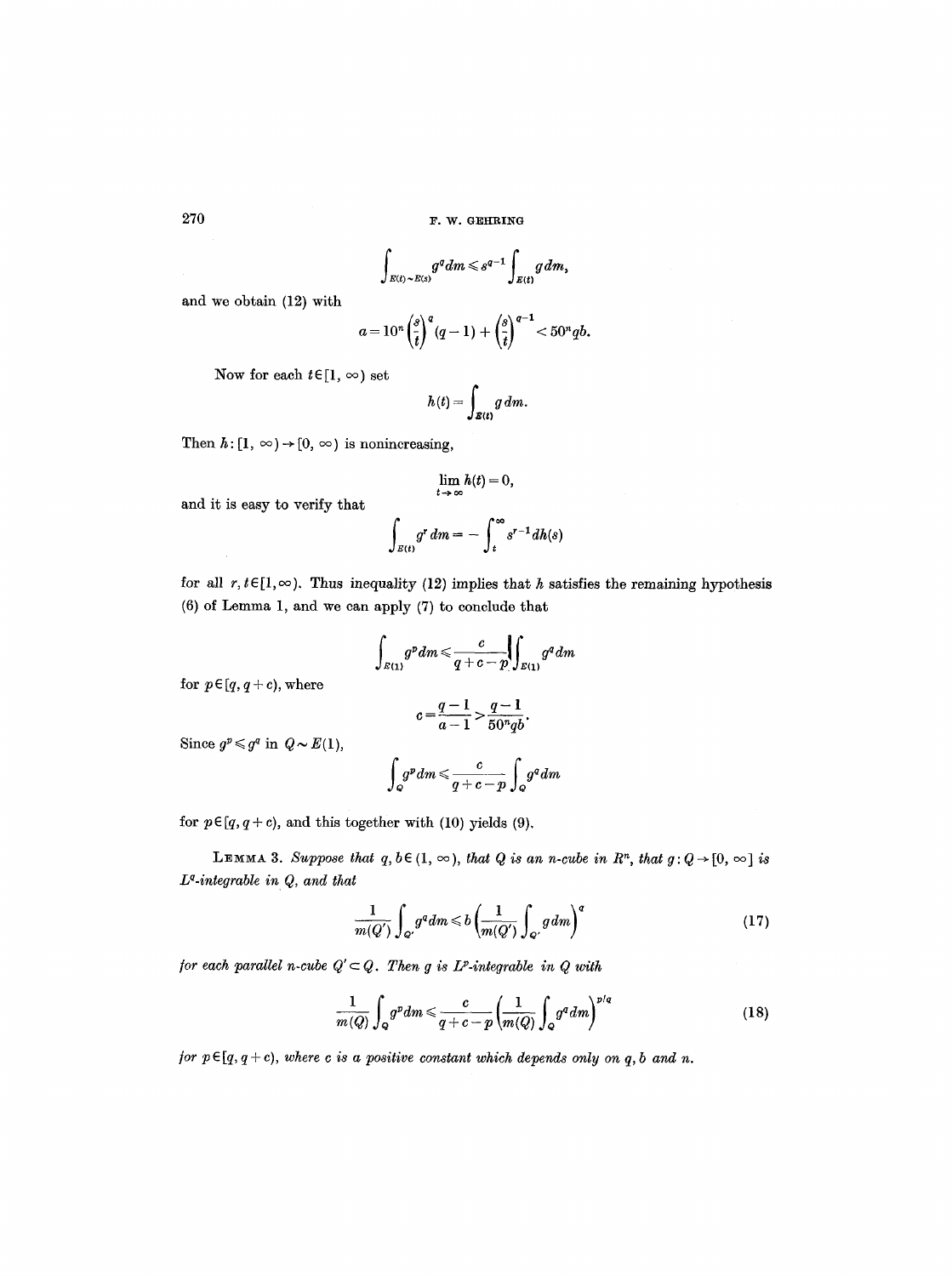*Proof.* Assume that (10) holds and define  $E(t)$  as in (11). Next for  $t \in [1, \infty)$  pick  $s \in [1, \infty)$  so that

$$
s^q = b \left( \frac{q}{q-1} t \right)^q,
$$

and choose a disjoint sequence of parallel n-cubes  $Q_i \subset Q$  for which (13) and (14) hold. Then (13) and (17) imply that

$$
s^q < \frac{1}{m(Q_j)} \int_{Q_j} g^q dm \leqslant b \left( \frac{1}{m(Q_j)} \int_{Q_j} g dm \right)^q
$$
  

$$
m(Q_j) \leqslant \frac{q-1}{t} \int_{Q_j \cap E(f)} g dm
$$

and hence that

Then

for each j. Combining this inequality with  $(14)$  yields  $(16)$  with  $2<sup>n</sup>$  in place of  $10<sup>n</sup>$ , and we obtain (12) with

$$
a = 2^{n} \left(\frac{s}{t}\right)^{q} (q-1) + \left(\frac{s}{t}\right)^{q-1} < 2^{n+2} q b.
$$

This then yields (18) with

$$
c = \frac{q-1}{a-1} > \frac{q-1}{2^{n+2}q b}.
$$

If  $g = 0$  in  $R^n \sim Q$ , then inequality (17) implies that

$$
M(g^q) \,{\leqslant}\, d\hspace{0.5pt} M(g)^q
$$

in  $Q$ , where  $d$  is a constant which depends only on  $q$ ,  $b$  and  $n$ . Hence Lemma 3 is a direct consequence of Lemma 2. However, the direct argument sketched above yields a substantially better estimate for the constant c.

# 4. An inequality **for qmasieontormal** mappings

We show next that for a quasiconformal mapping f, the  $L<sup>n</sup>$ -mean of  $L<sub>f</sub>$  over a small *n*-cube is dominated by a fixed factor times the corresponding  $L^1$ -mean of  $L_f$ .

LEMMA 4. Suppose that *D* is a domain in  $R^n$ , that  $f: D \rightarrow R^n$  is a *K*-quasiconformal map*ping, and that Q is an n-cube in D with* 

$$
\text{dia } f(Q) < \text{dist } (f(Q), \partial f(D)). \tag{19}
$$

$$
\frac{1}{m\left(Q\right)}\int_{\Omega}L_{f}^{n}dm\leqslant b\left(\frac{1}{m\left(Q\right)}\int_{Q}^{1}L_{f}dm\right)^{n},\tag{20}
$$

*where b is a constant which depends only on K and n.*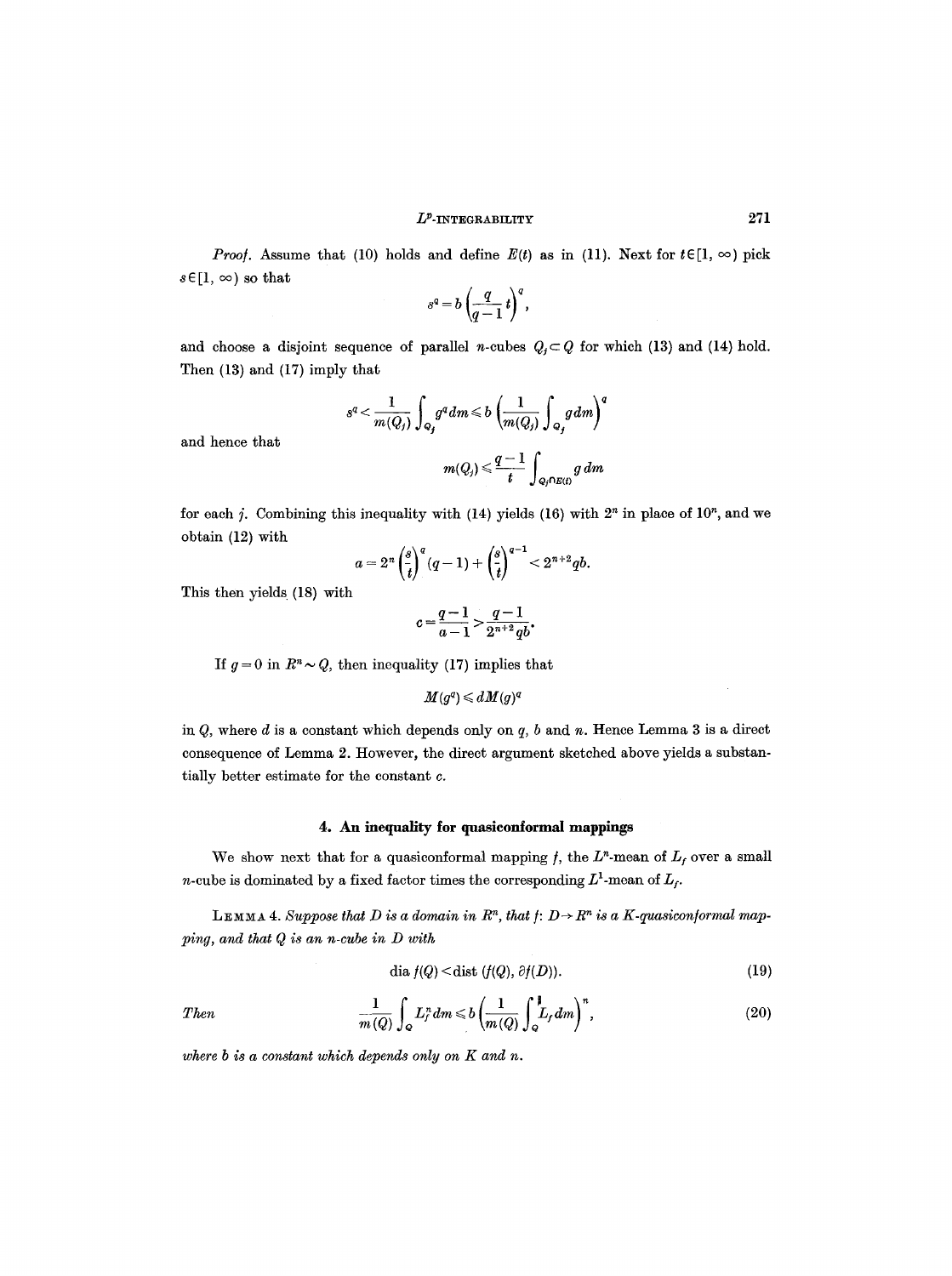*Proof.* We begin with some notation. We denote by  $e_1$ , ...,  $e_n$  the basis vectors in  $\mathbb{R}^n$ , and by  $\overline{R}^n$  the one point compactification  $R^n \cup \{\infty\}$  of  $R^n$ . Next for  $t \in (0, \infty)$  we let  $R_T(t)$ denote the ring with

$$
\{x=se_1; \, s\!\in\![-1,0]\},\quad \ \{x=se_1; \, s\!\in\![t,\,\infty]\}
$$

as its complementary components in  $\bar{R}^n$ . Then

$$
\mod R_T(t) \leq \log \lambda^2(t+1),\tag{21}
$$

where  $\lambda$  is a constant which depends only on  $n$ ,

$$
\lambda \leq 4 \exp \left( \int_1^{\infty} \left( \left( \frac{s^2+1}{s^2-1} \right)^{\frac{n-2}{n-1}} - 1 \right) \frac{ds}{s} \right).
$$

(See, for example, [3] or [4].) In particular, it is easy to verify that

$$
4\leqslant \lambda \leqslant 4 \bigg(\frac{e^n}{2}\bigg)^{\frac{n-2}{n-1}}.
$$

By performing preliminary isometries, we may assume that  $Q$  is the closed n-cube

$$
Q = \{(x_1, ..., x_n): |x_i| \leq s, i = 1, ..., n\}, \quad s \in (0, \infty),
$$

and that  $f(0)=0$ . Let

$$
r=\frac{s}{3^K\lambda^{2K}n^{\frac{1}{2}}},
$$

and let  $R_1$  be the ring with

$$
C_1 = \{(x_1, ..., x_n): |x_i| \le r, i = 1, ..., n\}, \quad C_2 = \overline{R}^n \sim \text{int } Q
$$

as its complementary components. Since  $C_1$  and  $C_2$  are separated by the spherical annulus

$$
R = \{x \in R^n : n^{\frac{1}{2}} r < |x| < s\},\
$$
\nwe have

\n
$$
\text{mod } R_1 \geq \text{mod } R = K \log 3\lambda^2.
$$
\n(22)

Next let 
$$
r' = \max_{x \in \partial C_1} |f(x)|
$$
,  $s' = \min_{x \in \partial C_2} |f(x)|$ ,  $t' = \max_{x \in \partial C_2} |f(x)|$ ,

and choose points  $x \in \partial C_1$  and  $y \in \partial C_2$  such that  $|f(x)| = r'$  and  $|f(y)| = s'$ . The ring  $f(R_1)$  then separates  $f(x)$  and 0 from  $f(y)$  and  $\infty$ , and hence

$$
\mod f(R_1) \leq \mod R_T\left(\frac{|f(y)|}{|f(x)|}\right) = \mod R_T\left(\frac{s'}{r'}\right). \tag{23}
$$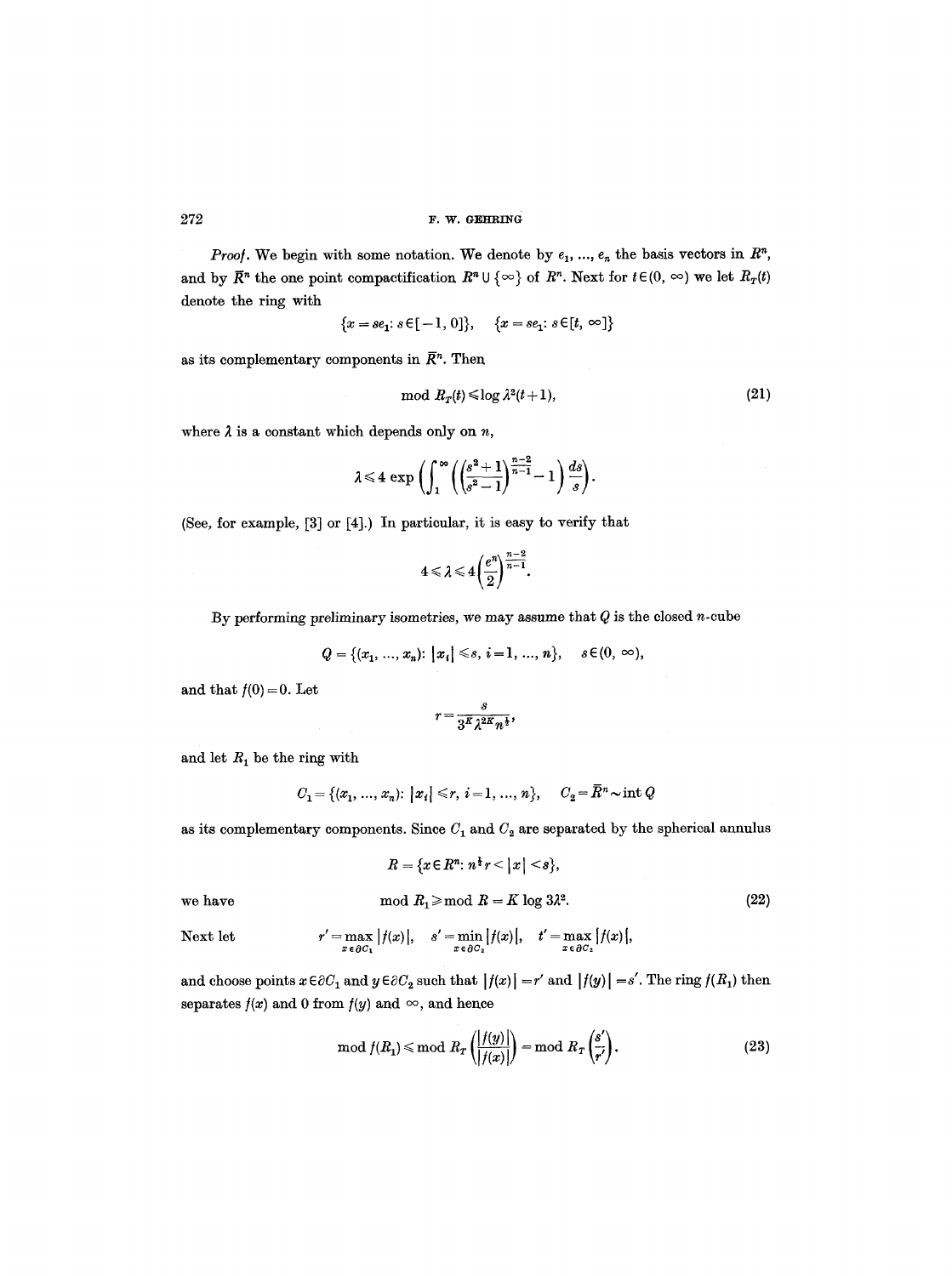(See, for example, [3], [4], or [8].) Thus  $(21)$ ,  $(22)$ ,  $(23)$  and the fact that  $f$  is  $K$ -quasiconformal imply that  $\overline{1}$ 

$$
K \log 3\lambda^2 \leq K^{1/(n-1)} \bmod f(R_1) \leq K \log \lambda^2 \left( \frac{s'}{r'} + 1 \right)
$$

or simply that 
$$
s' \geq 2r'
$$
. (24)

Let  $P: R^n \to R^{n-1}$  denote the projection

$$
P(x_1, ..., x_n) = (x_1, ..., x_{n-1}),
$$

and for each  $y \in P(C_1)$  let  $\gamma = \gamma(y)$  denote the closed segment joining  $y + re_n$  to  $y + se_n$ . Since f is quasiconformal, there exists a Borel set  $E \subset P(C_1)$  such that

$$
m_{n-1}(E) = m_{n-1}(P(C_1)) = (2r)^{n-1}
$$

and such that  $f$  is absolutely continuous on  $\gamma$  whenever  $y \in E$ . By Fubini's theorem, we can choose a  $y \in E$  such that

$$
\int_{\gamma} L_f ds \le \frac{1}{m_{n-1}(E)} \int_{Q} L_f dm = \frac{1}{(2\,r)^{n-1}} \int_{Q} L_f dm. \tag{25}
$$

Then since  $y + re_n \in \partial C_1$  and  $y + se_n \in \partial C_2$ ,

$$
s'-r' \le |f(y+se_n)| - |f(y+re_n)| \le \int_{\gamma} L_f ds,
$$
  

$$
s' \le \frac{2}{(2\pi)^{n-1}} \int_{-\infty}^{\infty} L_f dm
$$
 (26)

and we obtain

from (24) and (25).

Now suppose that *s' < t'* and let

$$
R_2' = \{x \in R^n : s' < |x| < t'\}.
$$

Then (19) implies that  $R_2' \subset f(D)$ , and hence  $R_2 = f^{-1}(R_2')$  is a ring which separates x and 0 from y and  $\infty$ , where x,  $y \in \partial C_2$ . Thus

$$
\mod R_2 \leqslant \text{mod} \ R_T\left(\frac{|y|}{|x|}\right) \leqslant \text{mod} \ R_T(n^{\frac{1}{2}}),
$$

and we obtain

$$
\log\frac{t'}{s'}\!=\!\mathrm{mod}\; R_2'\!\leqslant\! K^{1/(n-1)}\;\mathrm{mod}\; R_2\!\leqslant\! K\log\lambda^2(n^{\frac14}+1),
$$

or simply

$$
t' \leq a s', \quad a = \lambda^{2K} (n^{\frac{1}{2}} + 1)^K,
$$
\n
$$
(27)
$$

from (21) and the fact that  $f$  is  $K$ -quasiconformal. (See also Lemma 3 in [6].) Since  $a > 1$ , (27) also holds if  $t' = s'$ .

18- 732905 *Acta mathematica* 130. Imprim6 le 17 Mai 1973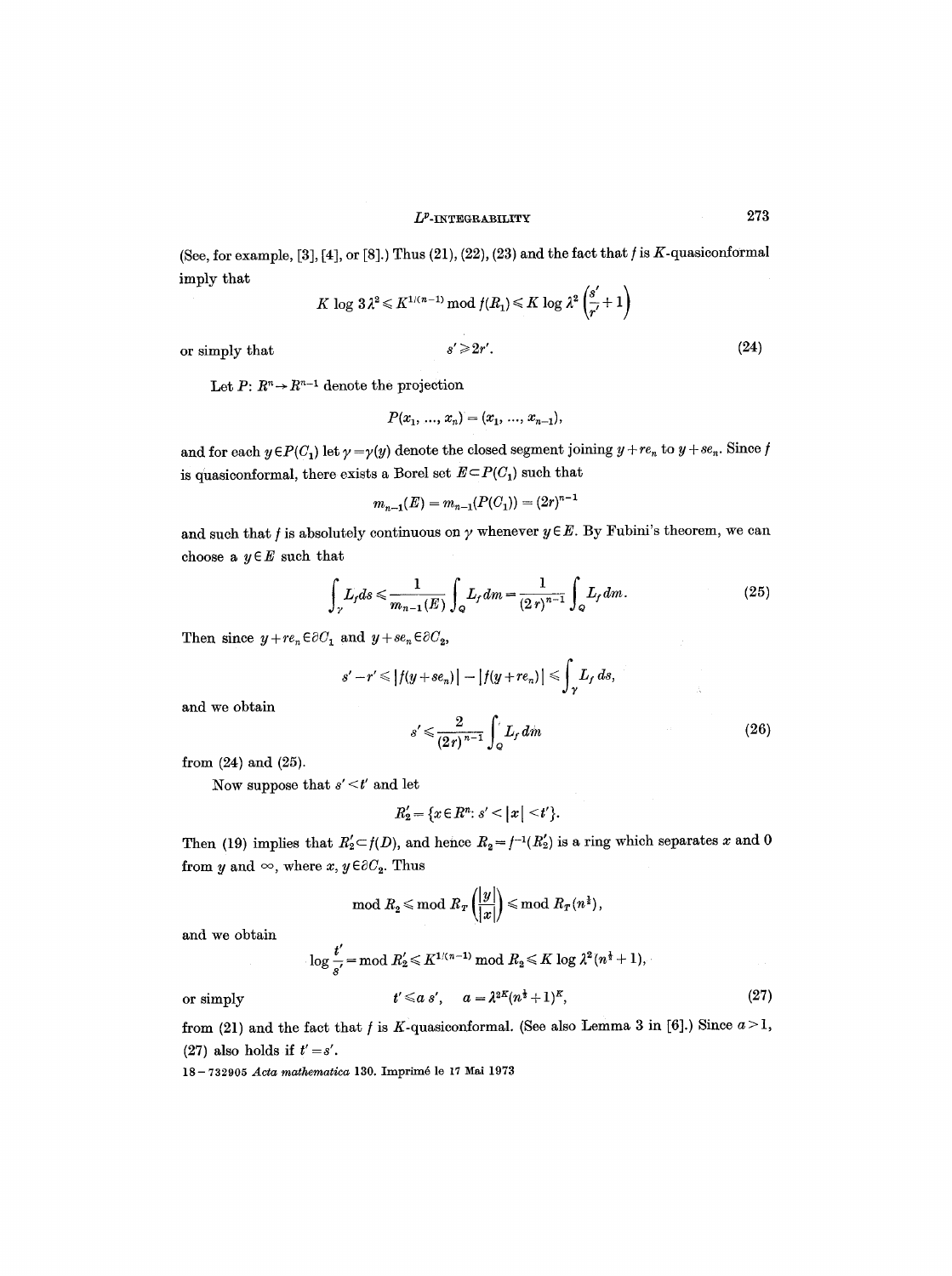Finally  $f(Q)$  obviously lies inside the closed ball  $\bar{B}(0, t')$ . Hence if we combine (3), (4),  $(26)$  and  $(27)$ , we obtain

$$
\frac{1}{m(Q)} \int_{Q} L_f^n dm \leq K \frac{m(f(Q))}{m(Q)} \leq K \Omega_n \left(\frac{as'}{2s}\right)^n
$$
  

$$
\leq K \Omega_n \left(2a\left(\frac{s}{r}\right)^{n-1} \frac{1}{m(Q)} \int_{Q} L_f dm\right)^n
$$
  

$$
= b \left(\frac{1}{m(Q)} \int_{Q} L_f dm\right)^n,
$$
  
where  

$$
b = K \Omega_n (2a)^n (3^K \lambda^{2K} n^{\frac{1}{2}})^{n(n-1)}.
$$
 (28)

This completes the proof of Lemma 4.

# 5. Main result

We now apply Lemmas 3 and 4 to obtain the following *n*-dimensional version of Bojarski's theorem.

THEOREM 1. Suppose that D is a domain in  $R^n$  and that  $f: D \rightarrow R^n$  is a K-quasiconformal *mapping. Then*  $L_f$  *is locally*  $L^p$ *-integrable in D for*  $p \in [n, n+c)$ *, where c is a positive constant which depends only on K and n.* 

*Proof.* Choose an *n*-cube  $Q \subseteq D$  such that

 $\mathcal{L}^{\mathcal{L}}$ 

$$
\text{dia }(f(Q)) < \text{dist }(f(Q), \partial f(D)). \tag{29}
$$

÷.

Then  $L_f$  is  $L^n$ -integrable in Q. If  $Q' \subset Q$  is an n-cube, then (29) implies that

dia 
$$
(f(Q')) < \text{dist } (f(Q'), \partial f(D))
$$

and hence, with Lemma 4, that

$$
\frac{1}{m(Q')}\int_{Q'} L_f^n dm \!\leqslant\! b\left(\!\frac{1}{m(Q')}\int_{Q'}\!L_f dm\!\right)^n,
$$

where b depends only on K and n. Thus by (3), (4) and Lemma 3,  $L_f$  is  $L^p$ -integrable in Q with

$$
\frac{1}{m(Q)}\int_{Q} L^{p}_{f} dm \! \leqslant \! \frac{c}{n+c-p} \left( K \frac{m(f(Q))}{m(Q)} \right)^{p/n} < \infty
$$

for  $p \in [n, n+c)$ , where c is a positive constant which depends only on K and n,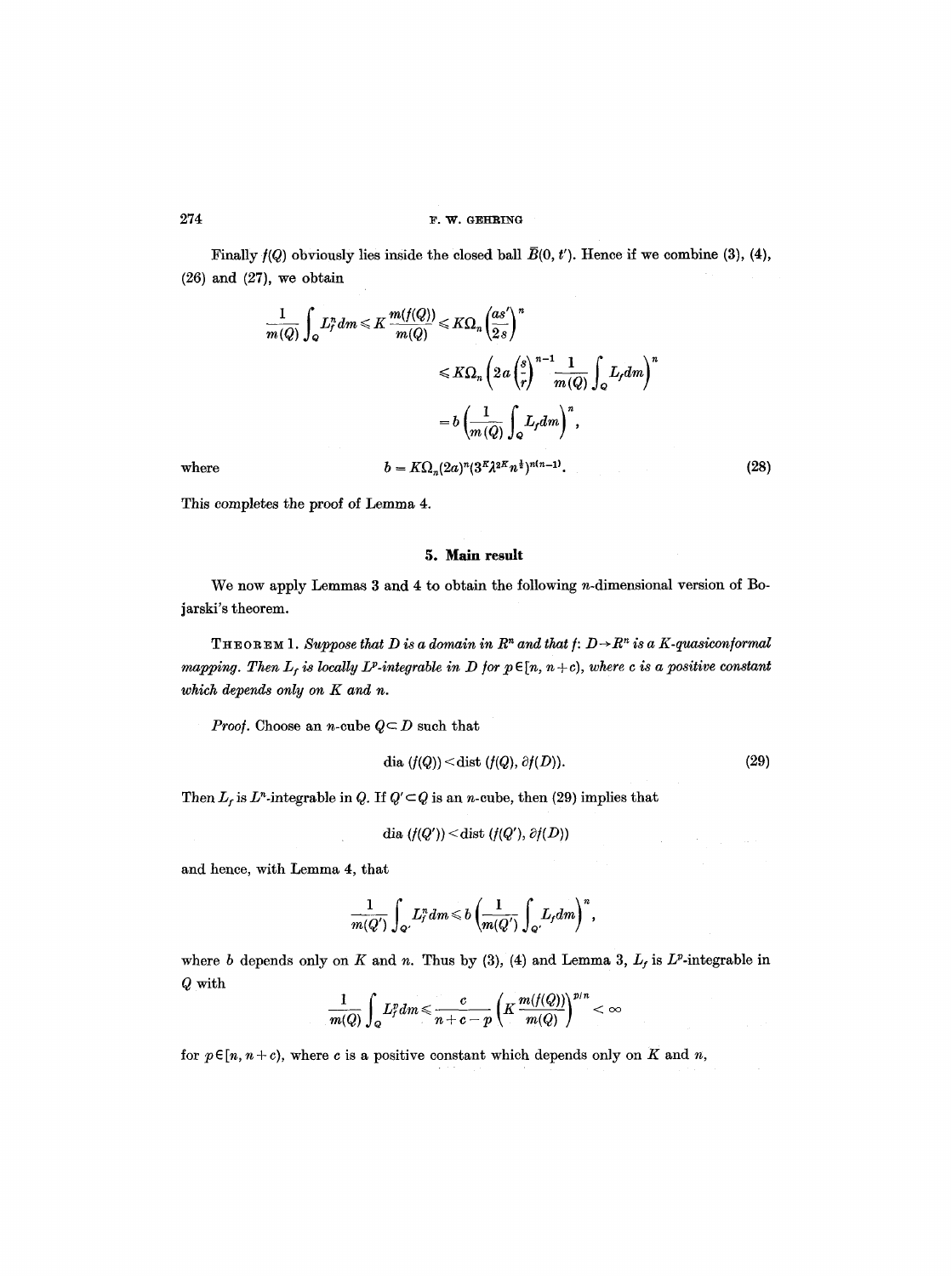$$
c > \frac{n-1}{2^{n+2}nb}.\tag{30}
$$

Since each compact  $E \subseteq D$  can be covered by a finite number of *n*-cubes Q satisfying (29), it follows that  $L_f$  is locally  $L^p$ -integrable in D for  $p \in [n, n+c)$ , where c is as above. This completes the proof.

Inequalities (27), (28) and (30) yield an explicit positive lower bound for the constant  $c$ in Theorem 1. However, this estimate is undoubtedly far from best possible since we have made no attempt to obtain sharp bounds in Lemmas 3 and 4.

To obtain an upper bound for the constant c in Theorem 1, set

$$
f(x) = |x|^{a-1}x, \quad a = K^{1/(1-n)}.
$$

Then  $f: R^n \to R^n$  is a K-quasiconformal mapping with

$$
L_f(x) = |x|^{a-1}.
$$

Since  $L_f$  is not  $L^p$ -integrable near the origin whenever  $p(a - 1) \leq -n$ , we see that

$$
c\leqslant \frac{n}{K^{1/(n-1)}-1}.
$$

It seems probable that this upper bound for c is sharp.

# **6. Final remarks**

We conclude this paper with two applications of Theorem 1. The first of these sharpens the well known result that a quasiconformal mapping is absolutely continuous with respect to Lebesgue measure.

THEOREM 2. Suppose that D is a domain in  $R<sup>n</sup>$ , that  $f: D \rightarrow R<sup>n</sup>$  is a K-quasiconformal *mapping, and that c is the constant in Theorem 1. For each a* $\in (0,c/(n+c))$  and each compact  $F \subseteq D$  there exists a constant b such that

$$
m(f(E)) \leqslant b \ m(E)^a
$$

*for each measurable*  $E \subseteq F$ *.* 

 $\left(0, \frac{c}{c} \right)$  and set

$$
q=\frac{1}{1-a}\in\left(1,1+\frac{c}{n}\right).
$$

Then Theorem 1 and (2) imply that  $J_f$  is locally  $L^q$ -integrable in D,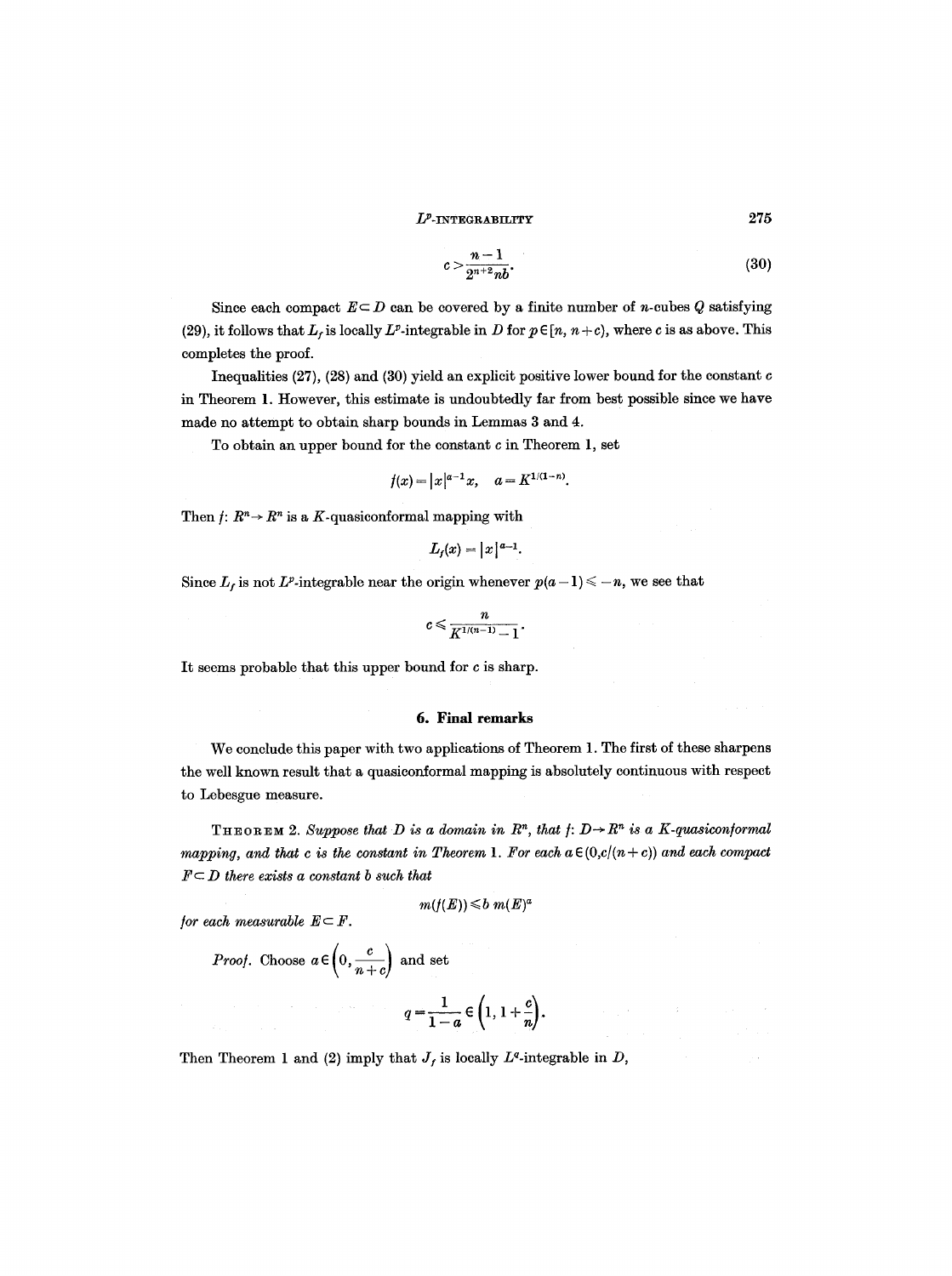$276$  **F. W. GEHRING** 

$$
b=\left(\int_F J_f^q dm\right)^{1/q}<\infty,
$$

and with Hölder's inequality we obtain

$$
m(f(E))=\int_{E}J_{f}dm\leqslant b m(E)^{a}
$$

for each measurable  $E \subset F$ .

The second application is concerned with Hausdorff dimension. Suppose that  $E \subseteq R^n$ . For  $a \in (0, \infty)$  the *Hausdorff a-dimensional outer measure* of E is defined as

$$
H_a(E) = \lim_{d\to 0} (\inf \sum_j \text{dia } (E_j)^a),
$$

where the infimum is taken over all countable coverings of E by sets  $E_j$  with dia  $(E_j) < d$ . The *Hausdorff dimension* of E is then given by

$$
H\text{-dim }E=\inf\{a\colon H_a(E)=0\}.
$$

Obviously  $0 \leq H$ -dim  $E \leq n$ .

The following result describes what happens to the Hausdorff dimension of a set under a quasiconformal mapping. (See Theorems 8 and 12 in [6].)

THEOREM 3. Suppose that D is a domain in  $R^n$ , that  $f: D \rightarrow R^n$  is a K-quasiconformal *mapping, and that c is the constant in Theorem 1. Then* 

$$
\frac{c\alpha}{c+n-\alpha} \leqslant H\text{-dim } f(E) \leqslant \frac{(c+n)\alpha}{c+\alpha} \tag{31}
$$

*for each*  $E \subseteq D$  *with*  $H$ -dim  $E = \alpha$ .

*Proof:* A simple limiting argument shows we may assume that E is contained in an open set with compact closure  $F \subseteq D$ . Next for each  $a \in (\alpha, \infty)$  and each  $\gamma \in (0, c)$  set

$$
b=\frac{(\gamma+n)\,a}{\gamma+a},\quad q=1+\frac{\gamma}{n}.
$$

Then  $H_a(E) \approx 0$ ,  $J_f$  is  $L^q$ -integrable in F, and we obtain

$$
H_{b}(f(E))=0
$$

from the proof of Theorem 12 in [6] with 2 replaced by n. Letting  $a \rightarrow \alpha$  and  $\gamma \rightarrow c$  then yields the right-hand side of (31). The left-hand side of (31) follows from applying what was proved above to  $f^{-1}$ .